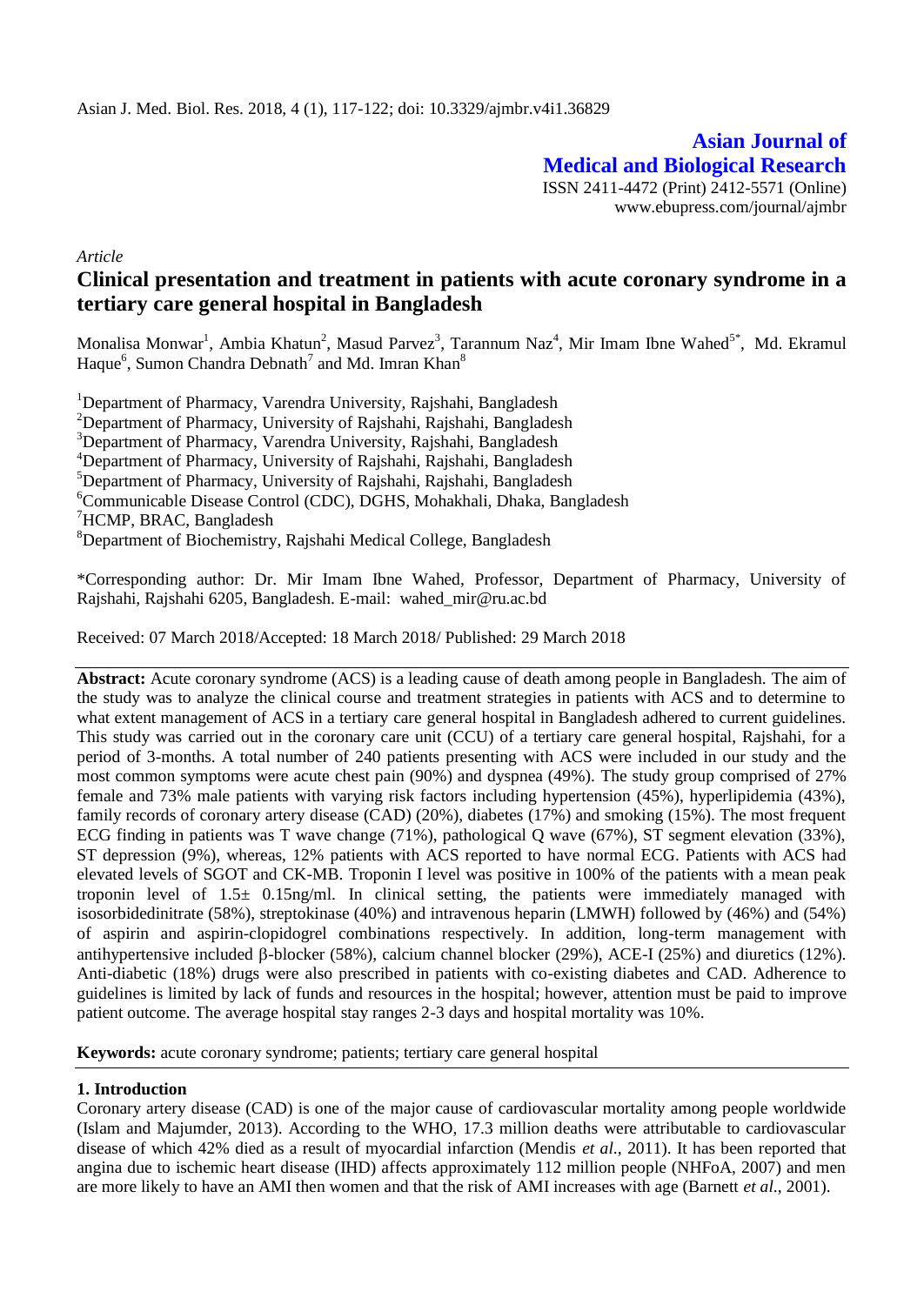The pathology underlying the development of ACS results from the erosion and rupture of a fibrous cap containing a lipid-rich atherosclerotic plaque that precipitates thrombus formation within the coronary artery, and the critical consequence is downstream myocardial ischemia [add ref]. In Bangladesh, the CVD mortality rates increased by 30-fold among males and 47-fold in females during the period of 1986-2006 (Muhit *et al*., 2012). The prevalence of CAD is about 1.85-3.4% in rural and 19.6% in urban areas (Zaman *et al*., 2007; Ahsan *et al*., 2009; Saquib *et al*., 2011).

A total of 780 patients visited National Institute of Cardiovascular Diseases (NICVD), Dhaka have lipid disorder (47%), hypertension (28%), stroke (16%), ischemic heart disease (22%) heart failure (27%) and myocardial infarction (24%) (Karar *et al*., 2009).

Elevated levels of total cholesterol, levels of high-density lipoprotein (HDL) less than 40 mg/dL, diabetes and high blood pressure are associated with an increased risk of coronary atherosclerosis and MI (Vos *et al*., 2012; Regnante, 2009). Several other factors contributing to the development of MI include dyslipidemia, obesity, chronic kidney disease, psychosocial condition, smoking habit, excessive physical activity and use of drugs such as non-steroidal anti-inflammatory drugs (NSAIDs) and alcohol intake (Hung *et al*., 1995; Rutten, 2000).

The echocardiography (ECG) is usually helpful in confirming the diagnosis; however, it may be difficult to interpret if there is bundle branch block or evidence of previous MI. ECG is a very useful technique for assessing both ventricular function and other complications such as mural thrombus, cardiac rupture, ventricular septal defect, mitral regurgitation and pericardial effusion. Other techniques include chest X-ray, measurement of serum creatine kinase (CK), troponin I level (Greenlund *et al*., 2006; Grzegorz, 2013). Creatine kinase-MB enzyme is much more cardiac specific than CK alone, and is useful for the early diagnosis of acute myocardial infarction (Nelson *et al*., 2001) typically detectable in the serum 4-6 hours after the onset of ischemia, peaks in 12-24 hours, and normalizes in 2-3 days. Recently, an elevated levels of troponin I is considered as the most useful and predictive markers in identifying patients with acute myocardial infarction (Barnett *et al*., 2001).

Emergency and long-term management strategies of AMI include administration of thrombolytic drugs, antiarrhythmic, anti-hypertensive drugs such as β-blockers (metoprolol, propranolol), calcium channel blockers (amlodipine), vasodilators (nitroglycerin) and anticoagulants (Akashi, 2008; Sayeed *et al*., 2010).

It is evident that CAD is major cause of death in present world and current guidelines are therefore, aimed at optimizing care and outcome of patients with acute coronary syndrome (Puleo *et al*., 1989).

In the acute phase ACS patients require rapid diagnosis and early reperfusion to minimize infarct size and to prevent complications. Several factors determine treatment delay with its major contributors being patient delay such as ignorance, unaffordable cost, physician delay such as unavailability; and also lack of adequate facilities and trained person in hospitals (Bock *et al*., 1999; Atary, 2010).

The aim of this study was to analyze the clinical presentation and treatment strategies in patients with ACS at hospital settings in a tertiary-care medical hospital in Bangladesh adhered to current guidelines.

# **2. Materials and Methods**

# **2.1***.* **Study design and settings**

This cross-sectional study was carried out with an objective to assess the clinical presentation and treatment strategies in patients with ACS at hospital settings in a tertiary-care medical hospital in Bangladesh adhered to current guidelines. The study was conducted during the months October-December in 2012 at the CCU of Rajshahi Medical College, Bangladesh.

# **2.2. Study population and sample size**

The study involved a total number of 240 patients hospitalized with the chief complaints of acute chest pain, palpitation, excessive sweating, respiratory distress, and apnea. Purposive sampling was done to find out the study population.

# **2.3. Data collection process**

Data were collected through a semi-structured questionnaire that included admission/discharge date, clinical presentation, diagnostic tests, biochemical analysis, medication and outcomes during hospital stay. Only a few biochemical tests for serum glutamic oxaloacetic transaminase (SGOT), CK-MB and troponin I were advised within the hospital settings. Thus, the results SGOT, CK-MB and troponin I from 25 patients were collected from patients chart.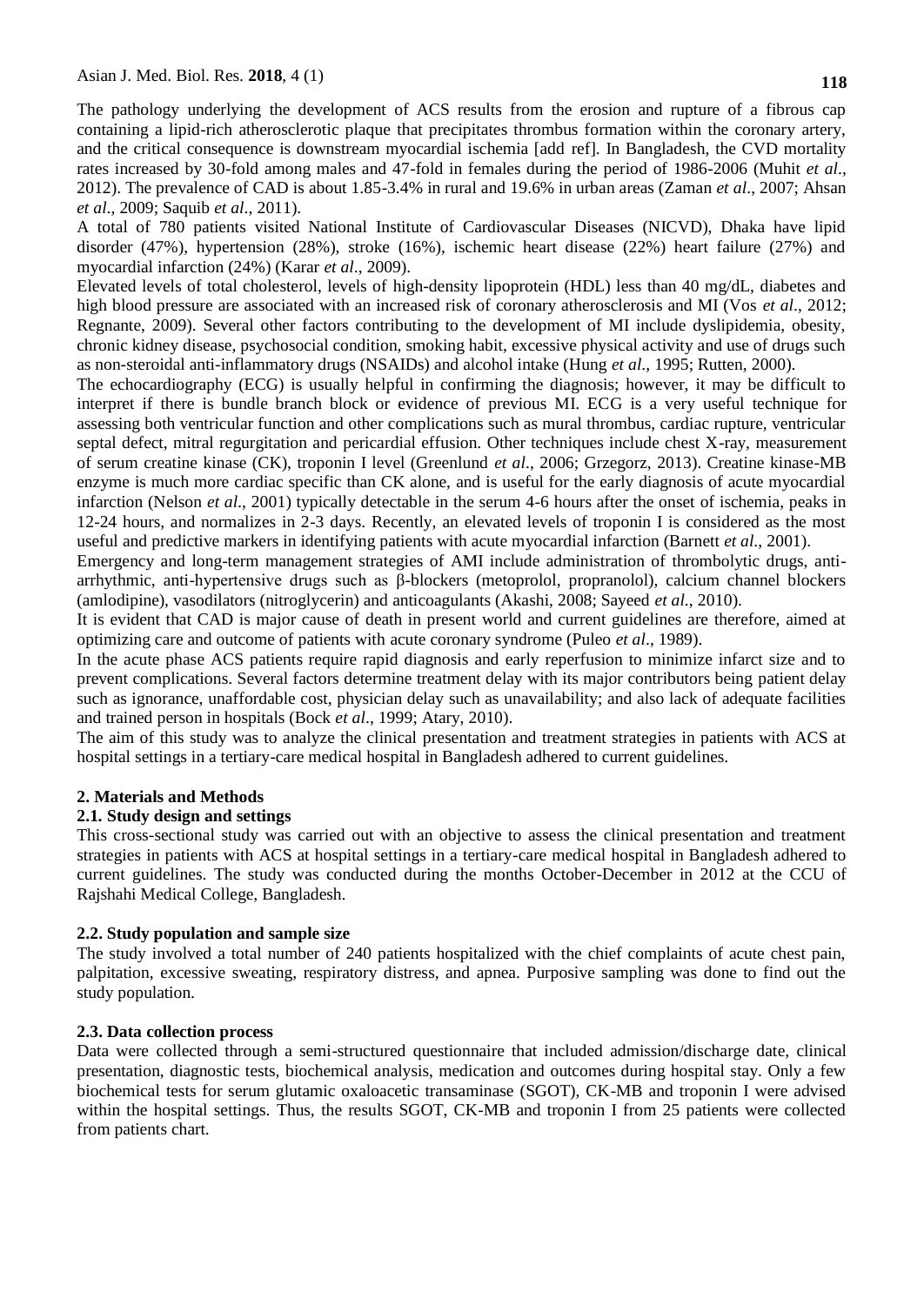#### **2.4. Statistical analysis**

Data was cleaned for completeness and consistencies, coded and entered in to SPSS version 20 for analysis. The results were organized, summarized and presented using appropriate descriptive measures such as text, tables, frequencies and percentage.

#### **3. Results**

During the study period, 240 patients were admitted at the CCU, Rajshahi Medical College Hospital, Bangladesh. Baseline characteristics of the patients are presented in Table 1. The study included 27% female and 73% male patients. The age of patients commonly encountering ACS ranges from 45-54 years, whereby the mean age of patient was  $50\pm4$  years. The five most common risk factors were hypertension (45%), hyperlipidemia (43%), a family history of CAD (20%), diabetes (17%) and smoking (15%) (Table 1). Most of the patients had history of cardiac abnormalities including unstable angina (21%), AMI (38%), chronic MI (40%) patients and also reported to have aortic stenosis (11%) which was unrelated to clinical presentation of ACS. The average hospital stay ranges 2-3 days and hospital mortality was 10% (Table 1).

The most of the patients were admitted with a chief complaints of chest pain in 216 (90%), dyspnea in 118 (49%), sweating in 55 (23%), nausea-vomiting in 48 (20%) and ankle edema in 24 patients (10%) (Table 2).

The characteristic changes in ECG in patients with ACS given in Table 2. The contemporary trend in monitoring the ECG changes allows distinguishing patients with acute coronary syndrome (those with unstable angina and those with Q wave infarction) on the basis of T wave inversion or ST segment depression or elevation or both. All the patients had elevated levels of SGOT, CK-MB and troponin (Table 3).

Medications used during the period of hospitalization are listed in Table 4. The majority of the patients were immediately managed by isosorbidedinitrate, streptokinase, aspirin, heparin, aspirin-clopidegrol combinations and statin during the course of hospital stay. All the patients taking either aspirin or statin alone or aspirinclopidegrol combinations. In addition to anti-thrombotic and lipid lowering drugs long-term management with antihypertensive drugs,  $\beta$ -blocker, CCBs, ACE-I and diuretics. In addition anti-diabetic drugs were also prescribed in patients with diabetes and CAD. After discharge  $\beta$ -blocker and ACE-I were continued in most of patients in addition with aspirin, clopidogrel and statin. Patients with edema suggested to have diuretics and a few with unstable angina were requested to carry nitroglycerin spray. The patients were usually advised to take rest for couple of weeks, do not eat egg, butter, ghee, egg yolk, meat, etc and cigarette, tobacco, drugs of abuse and avoid extra salt. Finally, patients were requested to visit cardiologists if any further problem arises. Followup data were not available as the study conducted for short-term period. Patient died of cardiogenic shock were excluded from the study. The average hospital stay was 2-3 days and hospital mortality was 10% (Table 4).

| <b>Characteristics</b>                           | Patients $(\% )$ |
|--------------------------------------------------|------------------|
| <b>Sex</b>                                       |                  |
| Male $n$ $(\%)$                                  | 176 (73%)        |
| Female $n$ $(\%)$                                | 64 (27%)         |
| $Age (Mean \pm SD)$                              | $50 \pm 13$      |
| $<$ 45 n (%)                                     | 28 (12%)         |
| 45-54 $n$ (%)                                    | 86 (36%)         |
| 55-64 $n$ (%)                                    | 80 (33%)         |
| $> 64 \text{ n}$ (%)                             | 46 (19%)         |
| Risk factors $n$ (%)                             |                  |
| Hypertension                                     | 108 (45%)        |
| Hyperlipidemia                                   | 104 (43%)        |
| Family history of CAD                            | 48 (20%)         |
| Diabetes                                         | 40 (17%)         |
| Smoking                                          | 38 (15%)         |
| Medical History of cardiac abnormalities $n$ (%) |                  |
| Aortic stenosis                                  | 26 (11%)         |
| Unstable angina                                  | 52 (21%)         |
| Acute MI                                         | 92 (38%)         |
| Chronic MI                                       | 96 (40%)         |
|                                                  |                  |

#### **Table 1. Baseline socio-demographic characteristics of patients (n=240).**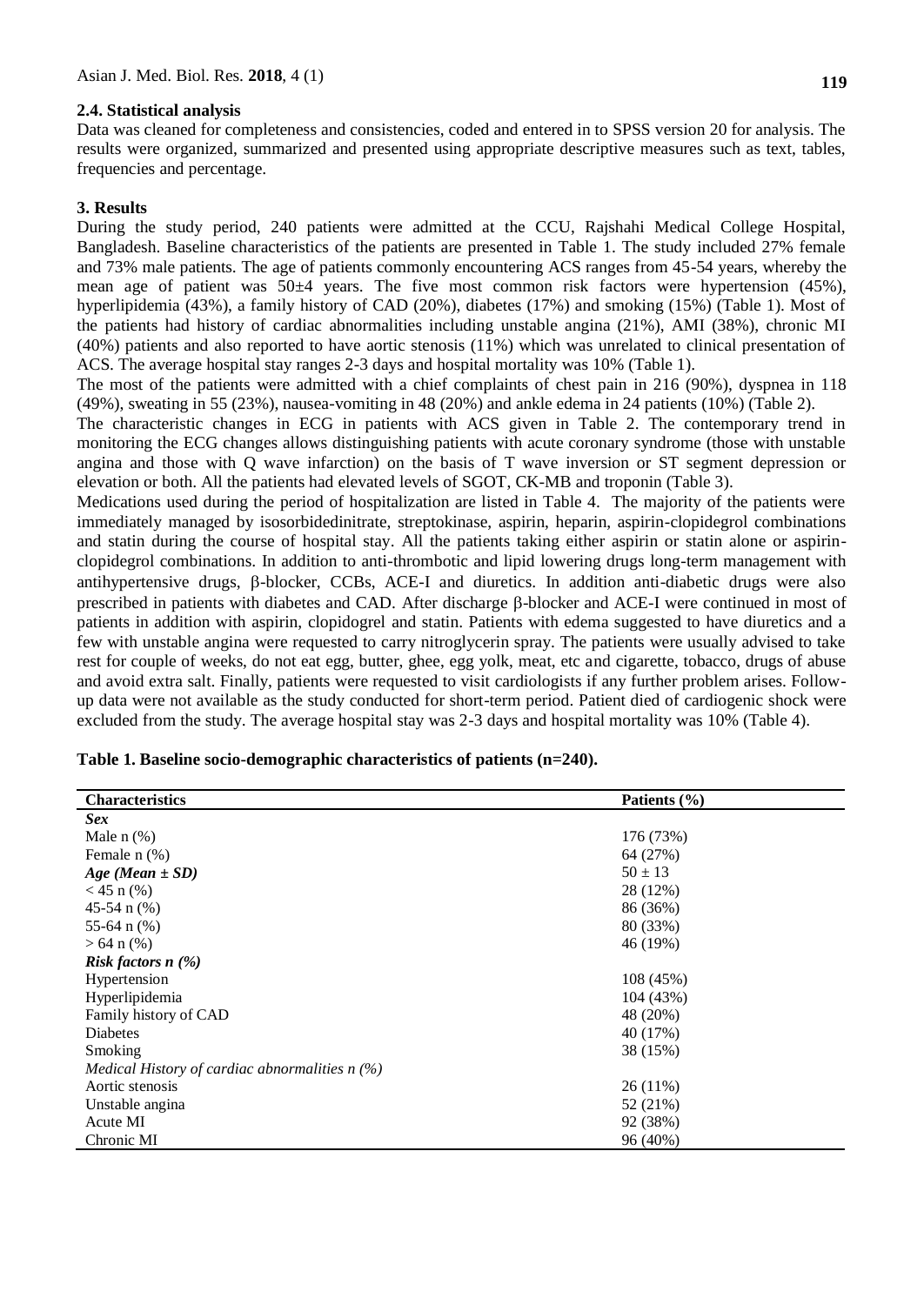| <b>Clinical Presentation</b> | Patients $(\% )$ |
|------------------------------|------------------|
| <b>Chief Complaints</b>      |                  |
| Chest pain, $n$ $(\%)$       | 216 (90%)        |
| Dyspneoa, $n$ $(\%)$         | 118 (49%)        |
| Vomiting, $n$ $(\%)$         | 48 (20%)         |
| Sweating, $n$ $(\%)$         | 55 (23%)         |
| Ankle edema, n (%)           | 24 (10%)         |

**Table 2. Clinical presentation along with ECG and cardiac biomarkers in patients with acute coronary syndrome (ACS).**

#### **Table 3. ECG and cardiac biomarkers in patients with ACS.**

| <b>Pathological changes</b> | Mean $(\% )$    |
|-----------------------------|-----------------|
| ECG changes                 |                 |
| ST elevation $n$ $(\%)$     | 78(33%)         |
| T wave change $n$ (%)       | 170 (71%)       |
| Pathological Q wave n (%)   | 162(67%)        |
| ST depression $n$ $(\%)$    | 22 (9%)         |
| Without change $n$ (%)      | $30(12\%)$      |
| <i>Biomarker</i>            |                 |
| $SGOT$ (mg/dl)              | $120 \pm 30$    |
| $CK-MB$ ( $IU/L$ )          | $316\pm80$      |
| Troponin I $(mg/ml)$        | $1.57 \pm 0.15$ |

**Table 4. Treatment strategies in patients with ACS during hospital stay and discharge.**

| Drug n $(\% )$             | Patients $(\% )$ |  |
|----------------------------|------------------|--|
| Streptokinase              | 96 (40%)         |  |
| <b>Isosorbidedinitrate</b> | 140 (58%)        |  |
| Heparin                    | 32 (13%)         |  |
| Aspirin                    | 110 (46%)        |  |
| Aspirin+ Clopidegrol       | 130 (54%)        |  |
| <b>Statin</b>              | 104 (43%)        |  |
| Proton Pump Inhibitor      | 240 (100%)       |  |
| Calcium Channel Blocker    | 70 (29%)         |  |
| $\beta$ -blocker           | 140 (58%)        |  |
| Diuretics                  | 30 (12%)         |  |
| ACE-I                      | 60(25%)          |  |
| Anti-diabetic              | 40 (18%)         |  |

#### **4. Discussion**

This survey represents a recent clinical study on ACS report in the Bangladeshi population. The study involved a total number of 240 patients hospitalized during the 3-months period. The common symptoms were acute chest pain (90%), dyspnea (49%), sweating (23%), vomiting (20%) and ankle edema (10%). Our results were in accordance with findings of Regnante, 2009. We noticed a low rate of vomiting and nausea symptoms that were usual in other studies on ACS. Our study group comprised of 27% female and 73% male patients with numerous cardiovascular risk factors including hypertension (45%), hyperlipidemia (43%), family records of CAD (20%), diabetes (17%) and smoker (15%). Bock *et al*., 1999 reported the similar risk factors that can predispose to coronary artery disease, except the variability of occurrence.

Most of the patients (89%) had history of ACS and the remaining had aortic stenosis (11%).In the present study, ECG was performed in all patients irrespective of whether physician had provisionally diagnosed ACS or not (Zaman *et al*., 2007). Although ECG findings are of specific markers of ACS, the ECG chows low sensitivity and is of limited value for ACS diagnosis. The most frequent finding was T wave change noticed in 71% patients with ACS, followed by pathological Q wave in 67%, ST segment elevation in 33% and ST depression in 9% patient. ST-Segment elevation in precordial leads present on admission has been observed by M Islam and A Majumder, 2013 and later on there might be the appearance of pathological Q wave Saquib *et al*., 2011.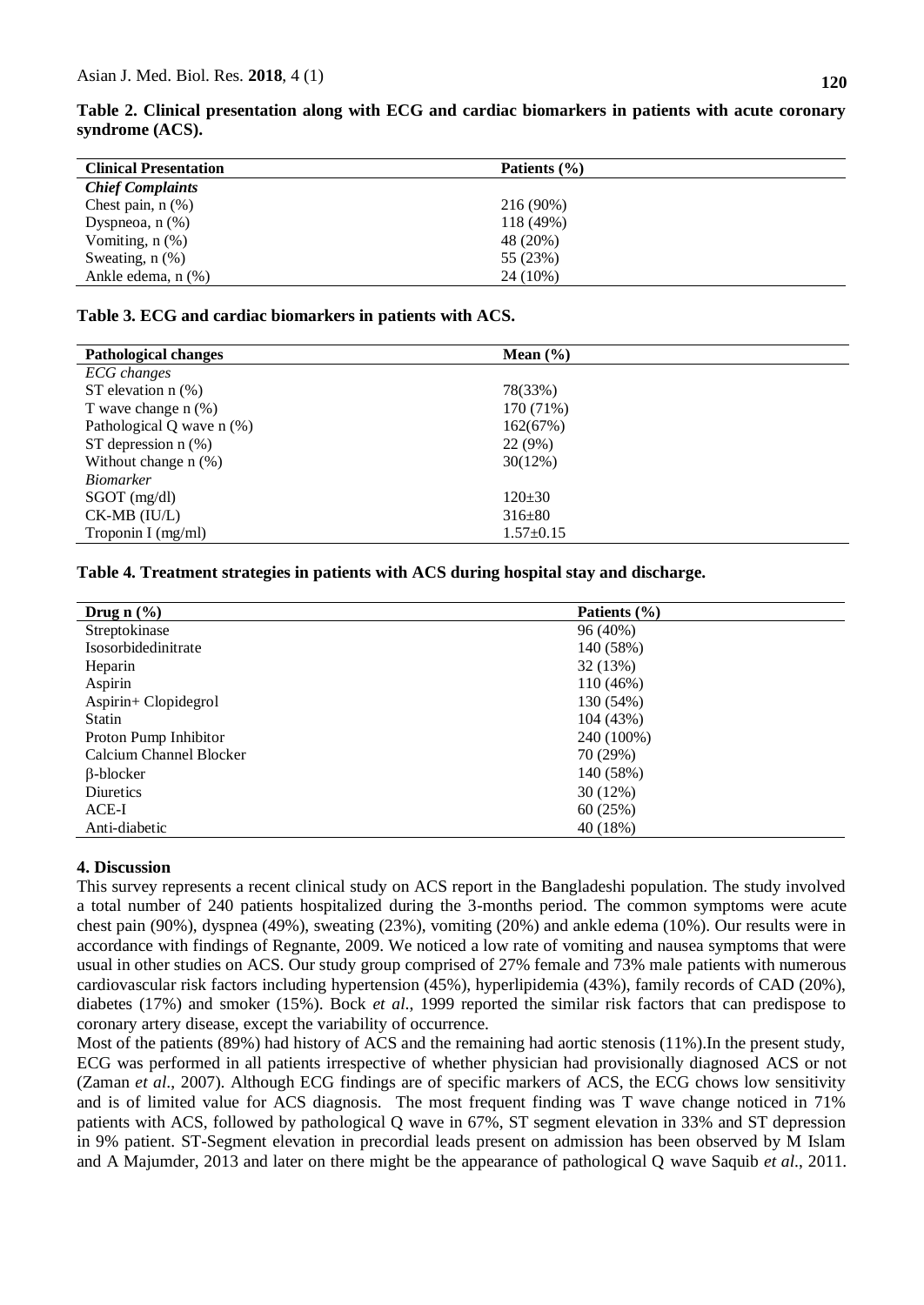Unlike the Ahsan *et al*., 2009 in which 3.3% of the cases had no ECG abnormalities, our study reports only 12% of the cases with normal ECG.

All the patients had elevated levels of SGOT, CK-MB and troponin I. The average value of SGOT was  $120\pm30$ mg/dl, CK-MB was  $316\pm80$  U/L and troponin was  $1.57\pm0.15$  mg/ml, and all the values were consistent with the patient disease outcome. Troponin I level was positive in 100% of the patients with a mean peak troponin level of 1.57 mg/ml compared with 2.7 mg/ml by Muhit *et al*., and 2012 and 6.9 mg/ml reported by Sayeed *et al*., 2010.

The majority of the patients were immediately managed by isosorbidedinitrate (58%), streptokinase (40%), aspirin (46%), heparin (13%), aspirin-clopidogrel combinations (54%) and statin (43%) during the course of hospital stay. Because of the clinical presentation and ECG abnormalities, most patients were initially treated for myocardial ischemia with loading doses of dual antiplatelet drugs (aspirin-clopidogrel) and intravenous heparin. There is no clear consensus on the management of patients with ACS, but most of our patients continued to receive Aspirin (ASA),  $\beta$ -blocker and ACE inhibitors. In addition to anti-thrombotic and lipid lowering drugs long-term management include the four most common antihypertensive drugs,  $\beta$ -blocker (58%), calcium channel blocker (29%), ACE-I (25%) and diuretics (12%). Anti-diabetic (18%) drugs were prescribed in patients with diabetes and coronary artery disease (Vos *et al*., 2012; NHFoA, 2007). When medical treatment fails the patients are advised to undergo coronary angiography. Our study revealed that only a few patient (1 patient in week) suggested to undergone angiography followed by angioplasty. There were no reports of percutaneous coronary intervention (PCI).

Most of the patients (89%) had history of ACS admitted to CCU of tertiary care general hospital. Clinical presentation is indistinguishable from ACS, but the course is milder and the outcomes were better. Adherence to guidelines is limited because of the absence of physicians, skilled manpower, technician and also lacking of funds, no laboratory facilities and limited resources in the hospital setting; however, attention must be paid to improve services in CCU to properly manage the ACS and to save lives.

Our study has several limitations, such as, the data presented here is based on retrospective analysis. Secondly, the number of patients was relatively small. Thirdly, in very few cases laboratory parameters were advised. Fourthly, no follow-up data were obtained due to time limit of the study and was conducted for only three months, from October to December and this data may slightly vary from the scenario other months of the year.

# **5. Conclusions**

The most common symptoms of patients were acute chest pain and dyspnea with varying duration and risk factors including hypertension, hyperlipidemia, family records of coronary artery disease (CAD), diabetes and smoking. The most frequent ECG finding in patients was T wave change, pathological Q wave, ST segment elevation, ST depression, whereas, patients with ACS reported to have normal ECG. Most of the patients were immediately managed by isosorbidedinitrate, streptokinase, aspirin, heparin, and aspirin-clopidogrel combinations and statin during the course of hospital stay. Constancy to standard guidelines is inadequate to properly manage the patients with ACS in a district level tertiary care hospital in Bangladesh due to patient delay and poor management facilities in hospital settings. Therefore adequate attention will be provided from patient and hospital level to overcome the uncertain attack of ACS. Furthermore the government or policy maker should give more attention for improving the management and treatment facilities in government hospital and allocating a big budget in this sector to well management of such type of leading pandemic cause of death.

# **Acknowledgement**

We are grateful to the hospital authority for the permission to conduct the study. We would like to thank all the study participants who added an extensive contribution during data collection.

# **Conflict of interest**

None to declare.

# **References**

- Muhit A, O Rahman, SZ Raihan, M Asaduzzaman, MA Akbar, N Sharmin and ABM Faroque, 2012. Cardiovascular disease prevalence and prescription patterns at a tertiary level hospital in Bangladesh. Journal of Applied Pharmaceutical Science, 23: 80-84.
- Nelson DE, D Holtzman, J Bolen, CA Stanwyck and KA Mack, 2001. Reliability and validity of measures from the Behavioral Risk Factor Surveillance System. Soz Praventivmed, 46: 3-42.